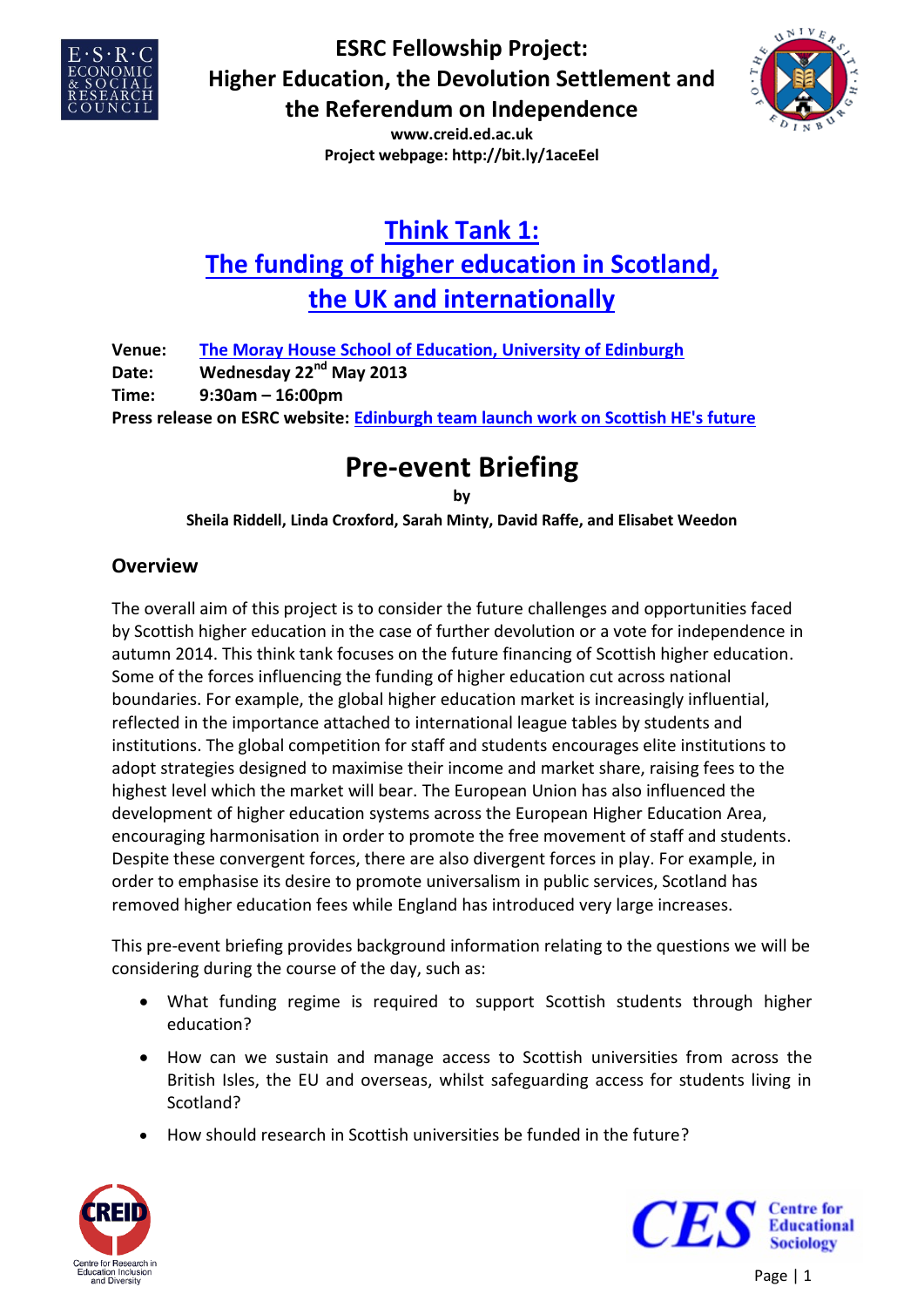



## **Project webpage: http://bit.ly/1aceEel**

As noted by Trench (2009), in the field of higher education devolved powers interact with nondevolved ones, creating a complex system. It is likely that many of these inter-dependencies are not fully understood by the general public, (nor even, necessarily, by officials in the different jurisdictions who have to administer them). Some aspects of higher education funding, for example, student fees, vary greatly in different parts of the UK, whilst research funding arrangements are common across the UK. We consider each of these aspects in turn – but independence or further devolution might bring further changes across the piece.

## **Student funding – Scotland and the rest of the UK**

There have been many twists and turns in policy on student fees across different UK jurisdictions (Gallacher and Raffe, 2012). In this section, we provide an overview of the interaction between Scottish and English policy on student fees over the past decade and a half. Shortly after coming to power in 1997, the Labour Government at Westminster introduced 'up front' tuition fees for students across the UK – initially £1,000 with reductions or exemptions for poorer students. After the establishment of the Scottish Parliament in 1999, the Liberal Democrats in Scotland lobbied for the abolition of up-front tuition fees and this was a pre-condition for entering a coalition with Labour at Holyrood. Following the publication of the Cubie inquiry, which examined student finance and the funding of Scottish higher education, the Scottish Government decided that graduates should contribute £2,000 to a graduate endowment fund when their income reached £10,000, or they could add this sum to their student loan, to be paid off over time through the tax system.

In 2005, the UK Government introduced legislation enabling universities to charge up to £3,000 per annum (later increased with inflation to £3,375). This signalled a major change in the funding of higher education, with part of the cost of higher education being met by the student and their family, rather than the state. As in Scotland, students could defer payment until after graduation and repayment only started after the student's income reached £15,000. At Holyrood, the SNP formed a minority government after winning the greatest number of seats in the 2007 Scottish Parliamentary elections. They had campaigned on the promise of abolishing student debt and replacing loans with grants, but they were unable to fulfil this promise. Instead, they abolished the graduate endowment payment.

The next major gear change in the funding of English higher education took place in October 2010, when a review chaired by Lord Browne proposed lifting the cap on fees charged by HE institutions. The Browne report reflected the view that the individual student, rather than the social collective, was the major beneficiary of higher education, so that the cost should fall on the student and his or her family. The Coalition government at Westminster decided to lift the fee cap to £9,000 per annum. Students were able to take out a loan to cover the cost of fees, and repayment was deferred until after graduation when repayment started at an income of £21,000.

The decision to charge very high fees in England has had major ramifications for the other UK nations. In December 2010, the Scottish Government published a Green Paper discussing options for the funding of Scottish higher education, including the possibility of introducing a graduate tax. Universities were very concerned about the future funding gap between Scottish and English



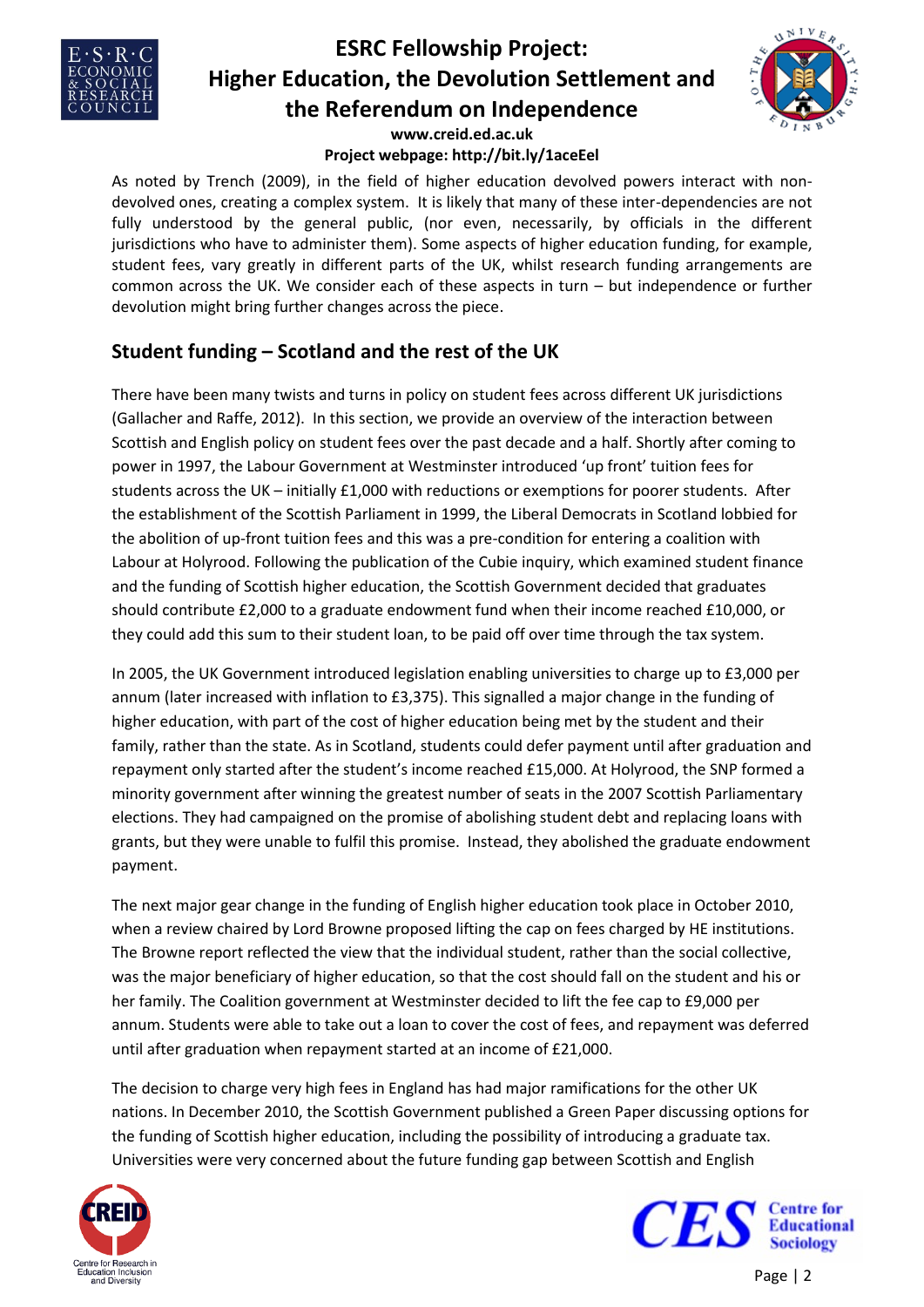



#### **www.creid.ed.ac.uk Project webpage: http://bit.ly/1aceEel**

institutions, and a joint technical working group of government and universities was set up to look at this issue. The Government concluded that it would not be necessary to charge fees to students living in Scotland, and that the anticipated funding gap by 2014/15 (£93 million) could be met by allowing Scottish universities to charge up to £9,000 for students living in the rest of the UK.

In Wales, universities are also allowed to charge up to £9,000, but the additional cost of tuition fees for Welsh domiciled students is met by the Welsh government, even if they study outwith Wales. EU students receive the same grants as Welsh-domiciled students. In Northern Ireland, students pay fees of £3,575; however, those from the rest of the UK are charged up to £9,000.

EU students studying in England are charged up to £9,000 per year (the same fee as is charged to home students). However, EU students studying in Scotland have their fees paid by the Scottish Government (unlike students from the rest of the UK).Universities Scotland has said that the sector would welcome a contribution to the cost to universities of educating students from other EU member states. However, a key element of the Bologna Agreement is the encouragement of student mobility, so that countries are not allowed to charge EU students more than the fees paid by home students. The only way of achieving some contribution from other EU countries appears to be through charging an administration fee. In Ireland, EU students pay an annual student contribution charge of €2,500.

In the case of a vote for independence, the issue of funding student places for EU students, including those from the UK, would represent a major challenge. Clearly, free tuition in Scotland would be a major attraction for students from the UK and other EU member states. However, there would be a danger that such students could squeeze out Scottish domiciled students. In order to avoid a funding shortfall, the Scottish Government would have a number of options, including the following: (1) introducing fees for all students; (2) negotiating an agreement with the EU whereby quotas could be reserved for Scottish domiciled students;(3) introducing a separate admissions system for students from other EU countries, involving an administration fee and (possibly) a different admissions timescale. With regard to option 2, it appears that EU law might allow places to be reserved for Scottish students in subjects such as Education and Medicine, where there is a need to train students to undertake a particular job, but such arrangements would not apply to more general subjects. Option 3, involving a different admissions process for students from EU member states, might be against the spirit of the Bologna Agreement.

Scottish universities have underlined their commitment to maintaining global connectedness by recruiting the highest quality learners from around the globe. At the same time, Scottish universities have said they 'would welcome clarity from the proponents of all constitutional options about how they would support policies which ensure the openness of a Scottish university education to learners from all national backgrounds, in a way which is financially sustainable, and which safeguards the availability of university places for Scottish-domiciled learners' (Universities Scotland, 2012, p.6).



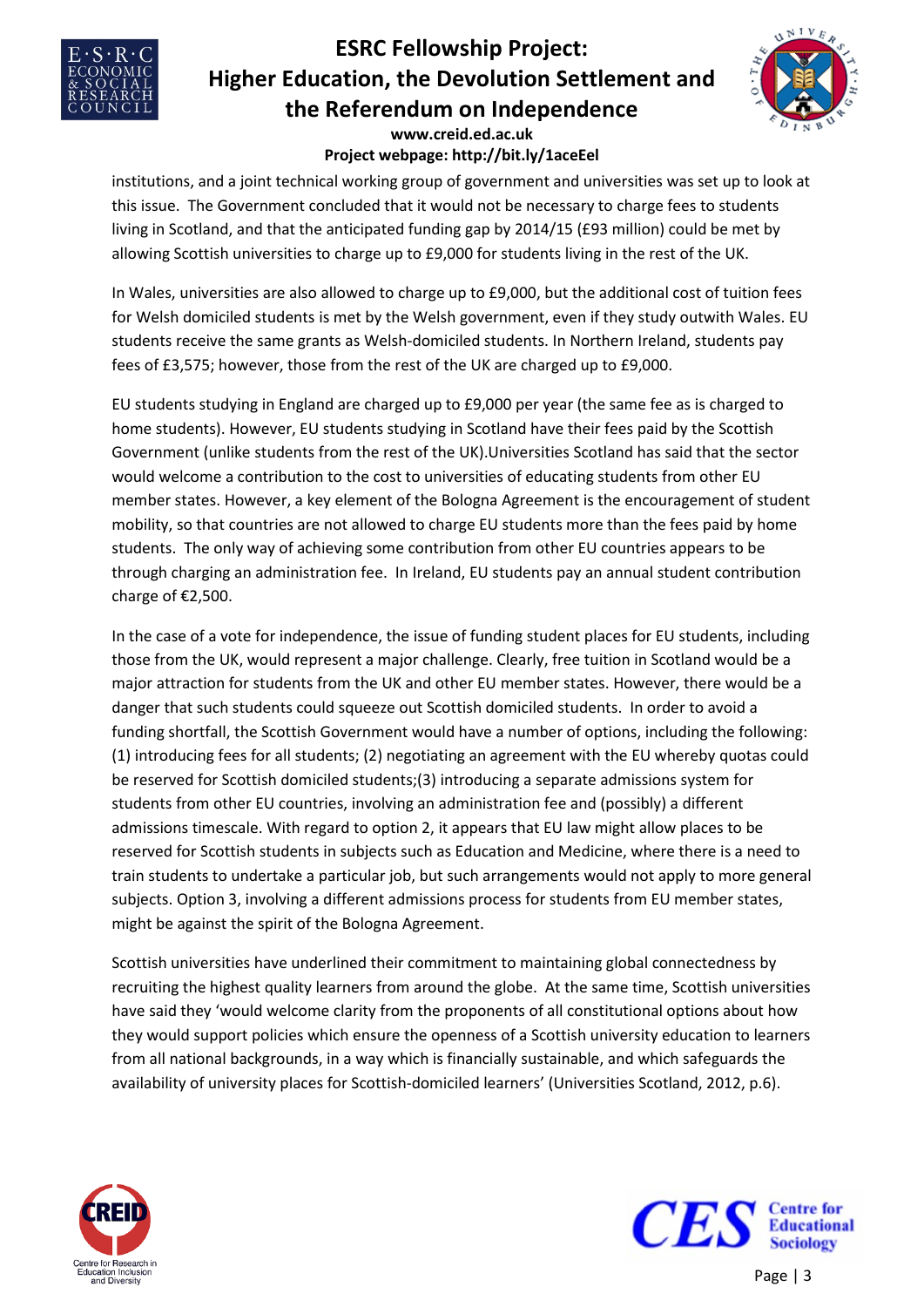



**www.creid.ed.ac.uk Project webpage: http://bit.ly/1aceEel**

### **Student support**

According to Johnstone (2005), the 1970s and 1980s were the 'golden years' of governmental support for higher education in the UK. At this point in time, universities received reasonable generous support from the Universities Grants Council, no tuition fees were charged and reasonably generous means-tested mandatory grants were provided to allow students to live without having to take part-time jobs. During the 1980s and 90s, student grant support was eroded and subsidised tuition fees for overseas students came to an end. In 1997, despite opposition from the NUS, maintenance grants were abolished, to be replaced by loans. Means-tested student support grants are also available in all four jurisdictions (see Appendix for details of current rates and means testing arrangements across the UK).

In England, following the introduction of variable fees under the terms of the Higher Education Act 2004, there were concerns that students from poorer backgrounds would be deterred from entering higher education because of the cost. As a result, the Office for Fair Access (OFFA) was established in 2004. OFFA requires all universities charging variable fees to submit an access agreement specifying the plans for bursaries and other forms of financial support for students from low income families and details of outreach activity being undertaken. Institutions are also required to submit an annual monitoring return, setting out the progress they have made in raising participation of students from under-represented groups. Institutions which charge more than £6,000 are expected to match government funding for the National Scholarship programme, which provides a one-off, one-year benefit of not less than £3,000.

Since fees are not charged to students living in Scotland, student support has been less generous and institutions have been under less pressure to provide financial assistance to those from poorer backgrounds. In 2010, the Scottish Government said that while it supported the £7,000 minimum income guarantee for students, as first proposed by NUS Scotland, it was not achievable within the resources available. As such, this is seen as an aspirational target to move towards. Under its higher education reform programme, the Scottish Government has introduced what is described as 'the best and simplest support package in the UK'. From August 2013, in addition to free tuition, Scottish students with a family income of less than £17,000 per year will receive an annual income of £7,250 through a combination of bursaries and loans. The Scottish Funding Council now requires universities to submit annual outcome agreements reporting on performance in a number of areas including widening access. The Post-16 Education (Scotland) Bill includes measures to allow Ministers, when providing funding to the SFC, to impose conditions relating to access to higher education institutions for students from under-represented groups. In theory, this means that universities which are deemed to be dragging their heels on widening access could be financially penalised by the SFC, although the intention is probably to use a carrot rather than stick approach. For example, institutions have been awarded additional undergraduate places for students from socially disadvantaged areas.



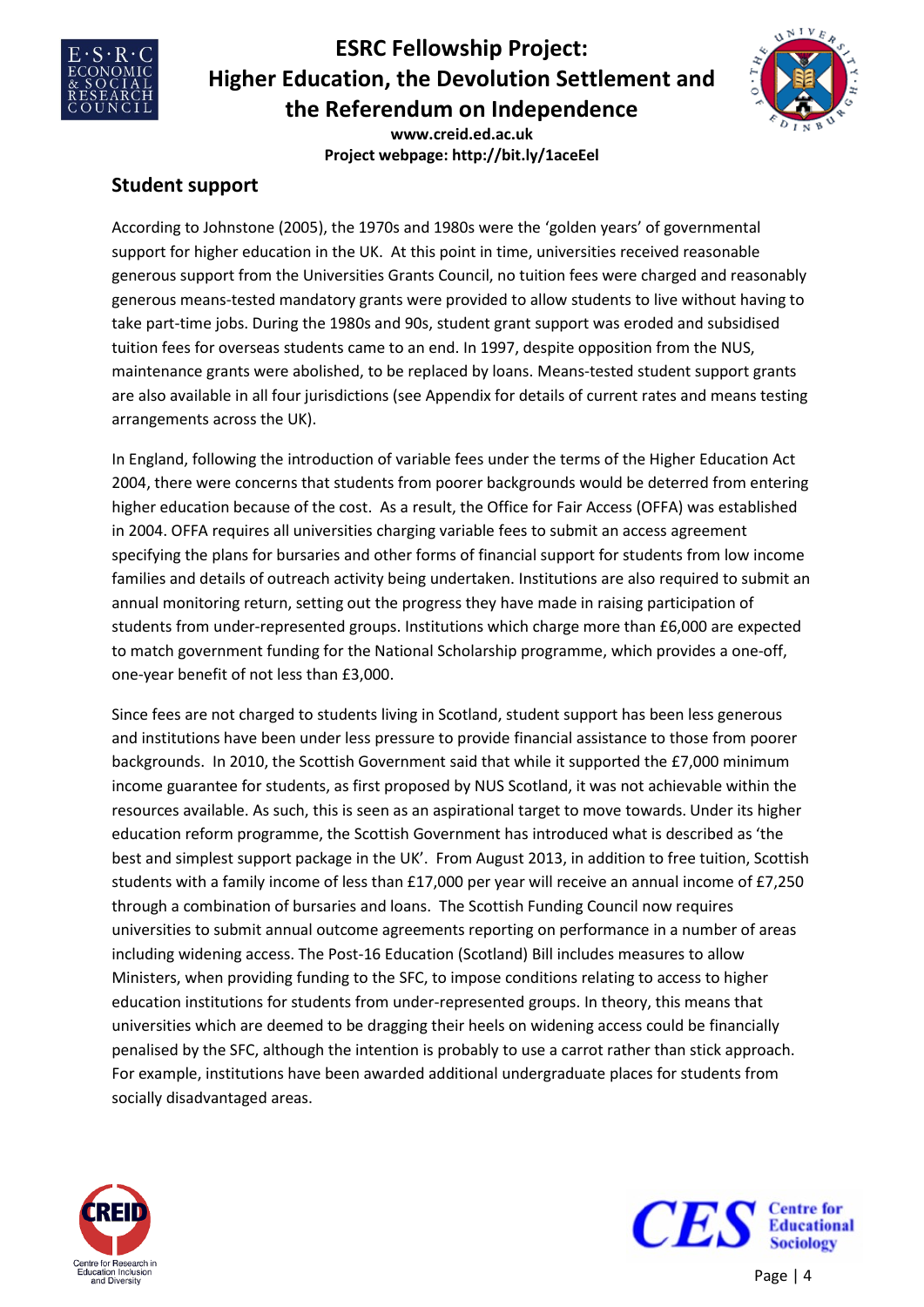



**www.creid.ed.ac.uk Project webpage: http://bit.ly/1aceEel**

### **International comparisons**

Within the EU, there is wide diversity in fees policy. The highest fees are charged in England, Wales and Northern Ireland (and in Scotland to students from the rest of the UK). At the other end of the spectrum, there are 9 countries where EU students are not charged fees (Austria, Cyprus, Denmark, Finland, Greece and Malta). In Germany, two Lander charge fees and the other 14 do not.

In some EU countries, fees are determined by the university and vary from one institution to another (for example, in Estonia there are differences between fees charged by public and private universities). In other EU countries, the fee level is regulated by government. Overseas students generally pay higher fees than EU students, and post-graduate courses are more expensive than those at undergraduate level. There are also major differences in relation to the availability and generosity of student grants to cover the cost of living expenses.

In most other countries, including North America, Australia and the developing world, there has been a shift away from the funding of higher education by the state, towards payment by students or their parents (Johnstone, 2005). This reflects a view of higher education as a private rather than a public good. Questions arise about whether it is possible for European countries to resist the global move towards passing the cost of higher education on to the individual and their family.

## **Research funding**

Funding for UK research in universities is based on the 'dual support' concept. Under this regime, academics compete with each other for research grants awarded by the Research Councils, with peer review judgements based on quality rather than territory. Research funds are also allocated via the outcomes of successive research assessment exercises (currently the Research Excellence Framework), which have been running for more than three decades. Research council funding varies by institution, and Scotland appears to receive more than its population fair share (In 2010-11, Scottish universities won nearly 15% (£232million) of the UK's research council funding for 9% of the population). By way of contrast, Wales receives less than its population share (Trench, 2009). Funds tend to be disproportionately allocated to the ancient universities which are already highly successful, with other institutions locked out of funding. The Scottish Funding Council has, in the past, attempted to mitigate some of these effects by spreading 'Research Quality' funds more widely, rather than concentrating them on the most successful institutions and departments. However, it appears that Scottish Government policy is now to emphasise different institutional missions, with the expectation that RQ funds will be concentrated even more tightly on ancient universities. The Scottish Government also continues to emphasise the importance of collaboration in research, through the funding council's research pools. Note that other areas of UK-wide funding, such as those for infrastructure and services, are not covered in this paper.





Page | 5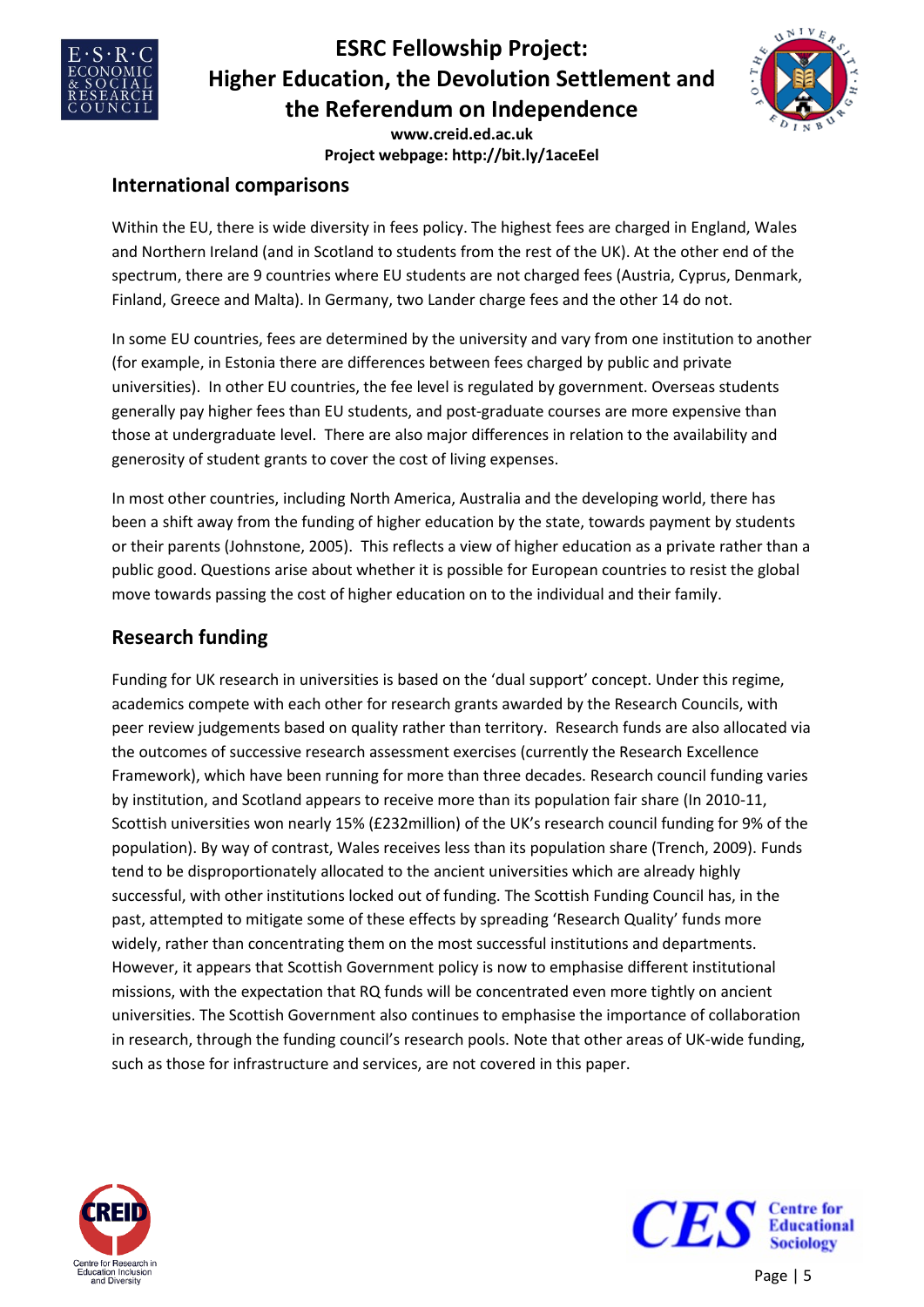



#### **www.creid.ed.ac.uk Project webpage: http://bit.ly/1aceEel**

### **Table 1: Percentage of SFC funding for different higher education sectors in Scotland 2012-13**

|                 | <b>Teaching Funding</b> | <b>Research funding</b> |
|-----------------|-------------------------|-------------------------|
| <b>Ancients</b> | 37                      | 71                      |
| 1960s           | 24                      | 23                      |
| Post'92s        | 34                      | 5                       |
| Art/music &OU   | 6                       |                         |

Source: SFC 2011

The Universities Scotland paper published in November 2012 entitled *Universities in a dynamic constitutional environment: policy issues for consideration* emphasises the need for Scotland to stay within a UK-wide dual support system for the following reasons:

- Sustainable quality-driven funding for the research infrastructure of Scottish universities
- Scottish universities' capacity to access research funding at least matching the levels of resource secured currently from Research Councils at UK and EU levels; from UK, EU and international charitable foundations ; and from UK, EU and international business
- Scottish universities' capacity to engage in collaborative research projects with non-Scottish universities funded from Scottish, UK , EU or international sources
- Internationally-recognised arrangements for the assessment of research quality.

The universities are also keen to retain the REF because it is seen as a way of ensuring that research funds are focused on 'research of the highest quality' which is essential to ensure Scotland's future 'international competitiveness'.

Changes which Universities Scotland feel would be preferable under any constitutional option include the following:

- Relaxation of visa restrictions which hinder the attraction and retention of international research talent
- Improved capital funding for research infrastructure
- Enhanced representation of Scotland within EU research fora.

It is clear that the Scottish university sector is keen to retain current Scottish, UK and European research funding arrangements. It is quite possible, in a post-independence scenario, that the Scottish Government would negotiate on-going participation in the UK research funding system. However, the cost of such shared services would be a matter for negotiation. In addition, since the research councils award grants in relation to quality rather than territory, Scotland could find itself doing rather well out of the arrangement (i.e. getting a higher proportion of research funding than indicated by population share ), or vice versa (which would clearly be the less popular option!).



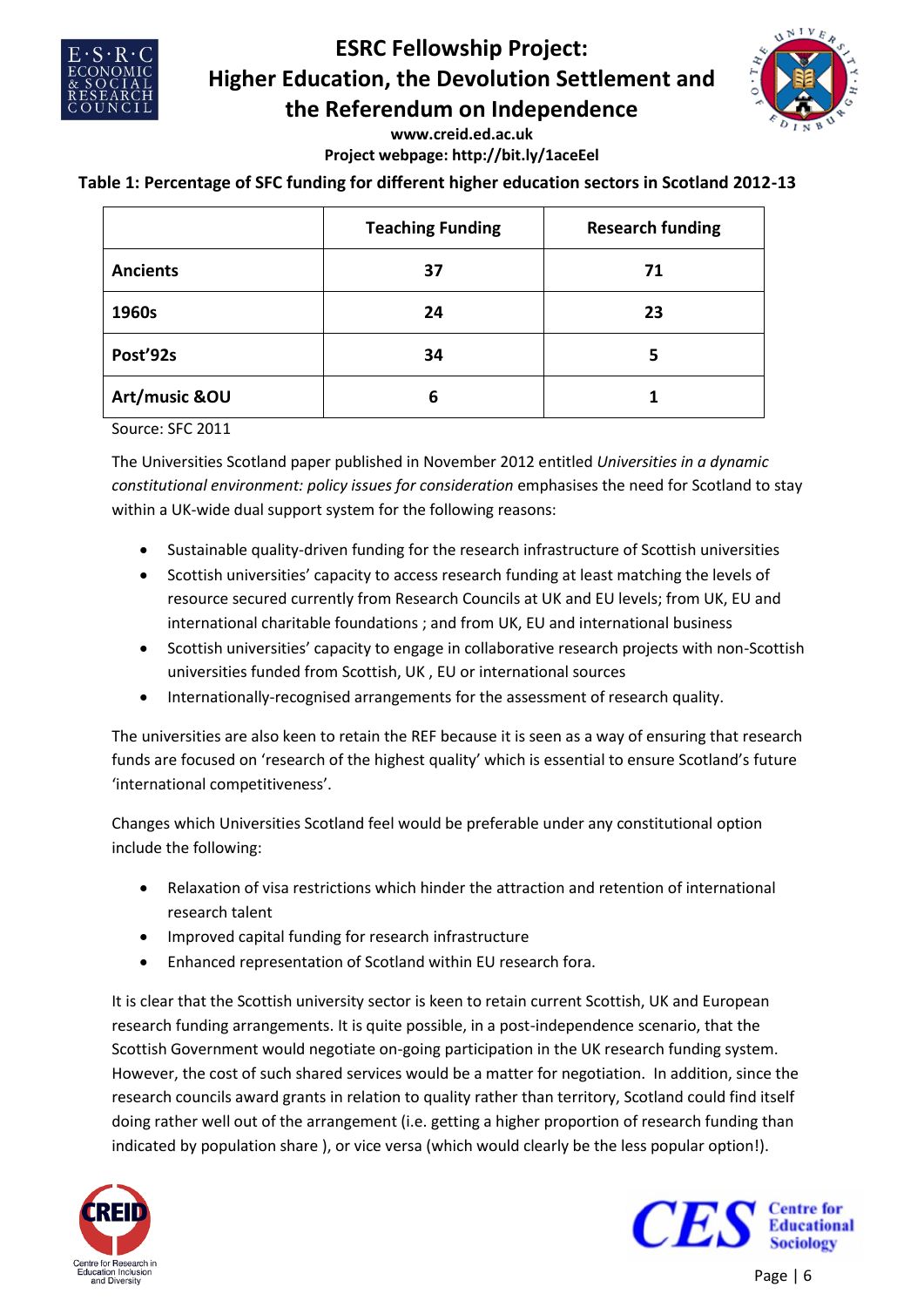



**www.creid.ed.ac.uk Project webpage: http://bit.ly/1aceEel**

## **Future events and dates for the diary**

During the course of this project, we will be hosting a number of events addressing a range of questions in relation to Scottish higher education and constitutional change.

### **[Seminar: Changing Inequalities and Access to a Differentiated Higher Education System](http://www.ces.ed.ac.uk/PDF%20Files/Nuffield_flyer_2013.pdf)**

(funded by the Nuffield Foundation) URL: http://www.ces.ed.ac.uk/PDF%20Files/Nuffield\_flyer\_2013.pdf Date: Friday 14th June 2013, 14.00-17.00pm Venue: Godfrey Thomson Hall Moray House School of Education, University of Edinburgh

**[Think Tank 2: Widening access to higher education in Scotland, the UK and internationally](http://edin.ac/19EnhcU)**

URL: http://edin.ac/19EnhcU Date: October 8th 2013 Venue: The Moray House School of Education, University of Edinburgh

## **References**

- European Commission (2011/12) National Student Fee and Support Systems Brussels: European Commission.<http://edin.ac/19Ey32Q>
- Gallacher, J. and Raffe, D. (2012) Higher education policy in post-devolution UK: more convergence than divergence? *Journal of Education Policy*, 27, 4, 467-490.
- Johnstone, D.B. (2005) Fear and loathing of tuition fees: an American perspective on Higher Education finance in the UK *Perspective*, 9, 1, 12-16.
- Trench, A. (2009) Un-joined-up government: intergovernmental relations and citizenship rights in S.L. Greer (ed.) *Devolution and Social Citizenship in the UK* Bristol: The Policy Press.
- Universities Scotland (2012) Universities in a Dynamic Constitutional Environment: Policy Issues for Consideration Edinburgh: Universities Scotland.<http://edin.ac/16q9med>



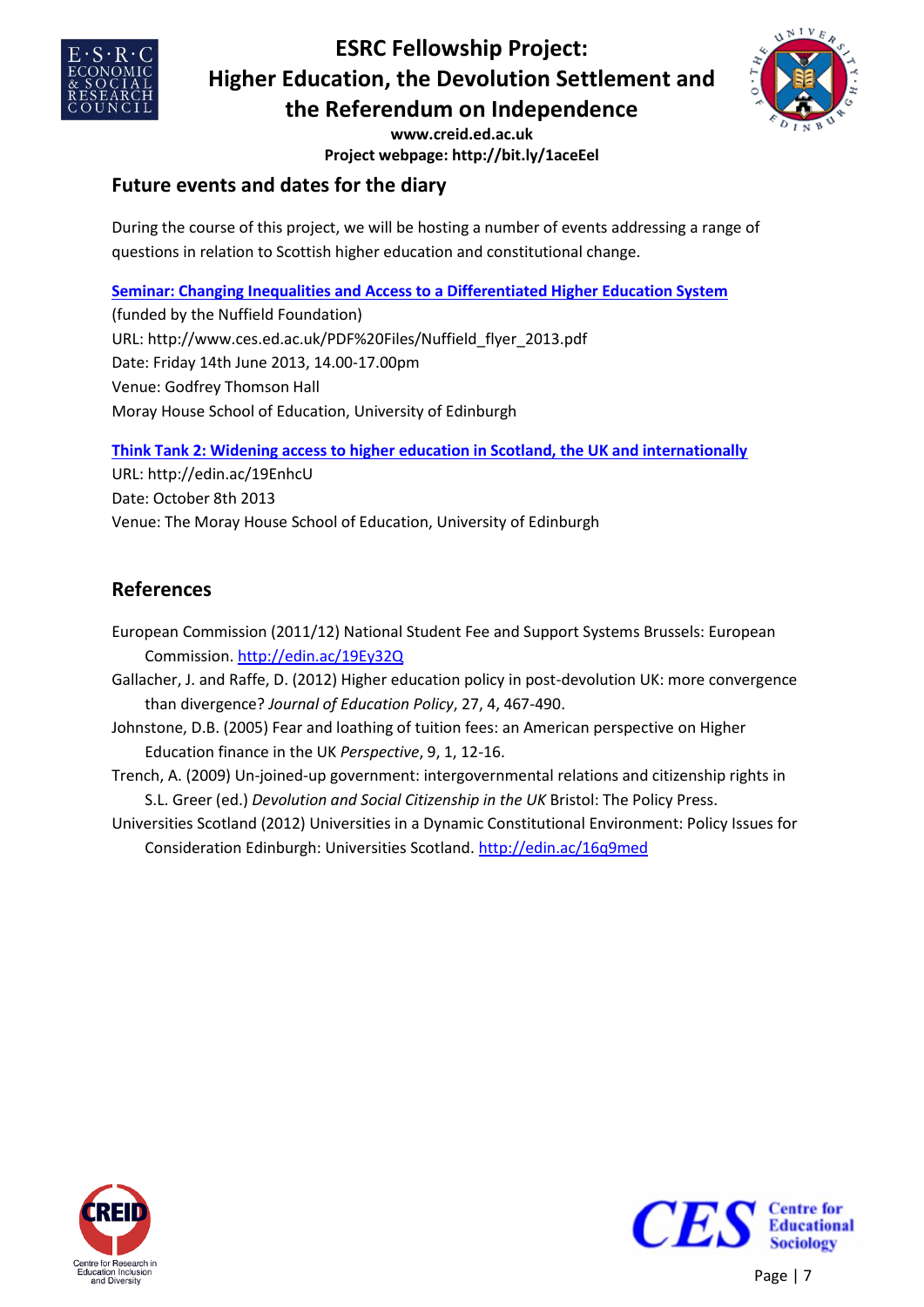



**www.creid.ed.ac.uk Project webpage: http://bit.ly/1aceEel**

## **Appendix:**

### **Fees and student support for undergraduate students in the UK, selected EU countries, United States, Canada and Australia**

This appendix provides an overview of fees and financial support for students in the four different countries within the UK and four countries in Europe selected broadly to represent different types of welfare regimes and to include an Eastern European former Soviet state. Student fees in the US, Canada and Australia (representing the English speaking world) have also been included. The main aim of this overview is to provide a rough comparison across Europe and the English-speaking world. It is clear that student finance and the payment of fees is complex. In some countries fees have to be paid up front, in others fees are deferred and only paid when the graduate is earning above a certain level. It is also evident that in some countries, especially the US, there is considerable variation between universities in relation to fees. It is important to note that these data come from different sources and any comparisons made need to take that into account.



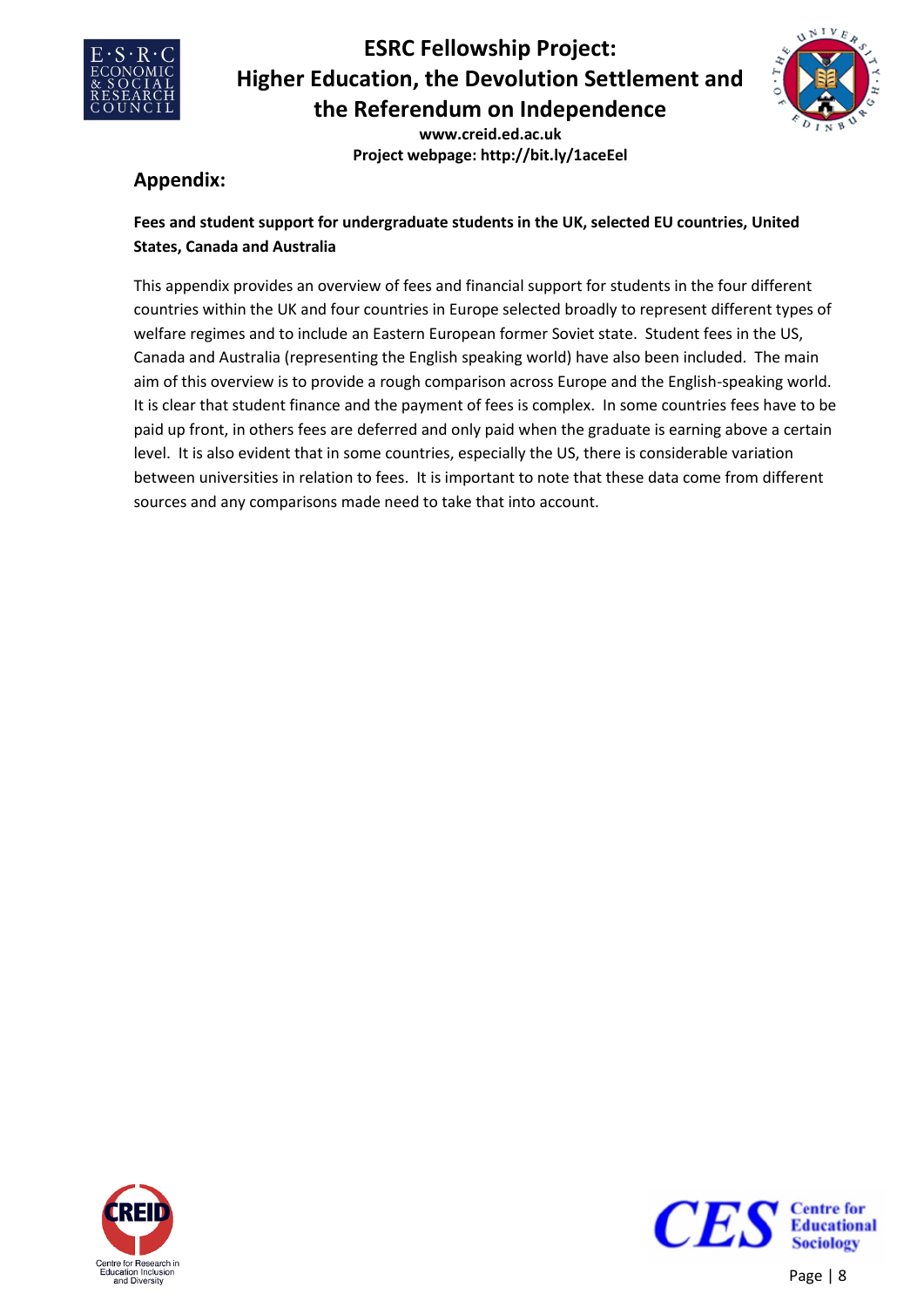|          |                                                                                                                                                                   | Maintenance support grant      |                                                 |                                                |                                                                                                                                        |  |  |
|----------|-------------------------------------------------------------------------------------------------------------------------------------------------------------------|--------------------------------|-------------------------------------------------|------------------------------------------------|----------------------------------------------------------------------------------------------------------------------------------------|--|--|
| Country  | <b>Tuition fees</b>                                                                                                                                               | <b>Household income</b>        | Amount                                          | Loan                                           | <b>Additional support/grants</b>                                                                                                       |  |  |
| Scotland | No fees for Scottish-domiciled or EU<br>students. Universities may charge up to                                                                                   | £0 - £16,999                   | £1,750                                          | £5,500                                         | Additional means tested grants for                                                                                                     |  |  |
|          | £9,000 to RUK students. Tuition fee loan<br>available. Repayment begins once                                                                                      | £17,000 - £23,999              | £1,000                                          | £5,500                                         | lone parents,<br>those with dependants;                                                                                                |  |  |
|          | earnings threshold reached (currently                                                                                                                             | £24,000 - £33,999              | £500                                            | £5,500                                         | care leavers                                                                                                                           |  |  |
|          | £16,365 a year)                                                                                                                                                   | £34,000 or above               | £0                                              | £4,500                                         | Non-means tested                                                                                                                       |  |  |
|          |                                                                                                                                                                   |                                |                                                 |                                                | disabled students<br>$\bullet$                                                                                                         |  |  |
|          |                                                                                                                                                                   |                                |                                                 | Loan (not means tested)                        |                                                                                                                                        |  |  |
| England  | Up to £9,000. Tuition fee loan available.                                                                                                                         | £0-£25,000                     | £3,354                                          | Living at home: up to<br>£4,375                | Additional means tested grants:<br>if qualify for Income support of Housing benefit (this<br>$\bullet$                                 |  |  |
|          |                                                                                                                                                                   | £30,000                        | £2,341                                          | Living away from home:<br>up to £5,500         | will be instead of Maintenance grant<br>support from National Scholarship Programme<br>students with children, especially lone parents |  |  |
|          |                                                                                                                                                                   | £35,000                        | £1,432                                          | Living away from home,<br>London: up to £7,675 | homeless students<br>final year students                                                                                               |  |  |
|          |                                                                                                                                                                   | £40,000                        | £523                                            |                                                | Non-means tested grant:                                                                                                                |  |  |
|          |                                                                                                                                                                   | £42,611                        | Up to £50                                       |                                                | care leaver (one off bursary £2,000)<br>٠<br>disabled students                                                                         |  |  |
|          |                                                                                                                                                                   | Over £42,611                   | No grant                                        |                                                |                                                                                                                                        |  |  |
|          |                                                                                                                                                                   |                                | Any grant received reduces the loan you can get |                                                |                                                                                                                                        |  |  |
|          |                                                                                                                                                                   | <b>Assembly learning grant</b> |                                                 | Loan (not means tested)                        |                                                                                                                                        |  |  |
| Wales    | Up to £9,000. Tuition fee grant covers<br>any amount above £3,575 for Welsh<br>domiciled students studying within or<br>outwith Wales. Tuition fee loan available | £18,730 or less                | £5,161                                          | Living at home: up to<br>£3,673                | Additional means tested grants (special support grant)<br>single parent<br>if partner is a student                                     |  |  |
|          | up to £3,575                                                                                                                                                      | £18,371 to £50,020             | Partial grant                                   | Living away from home:<br>up to £4,745         | Students can either get an assembly learning or a special                                                                              |  |  |

## **Table 1: Tuition fees and student support in the Scotland, England, Wales and Northern Ireland**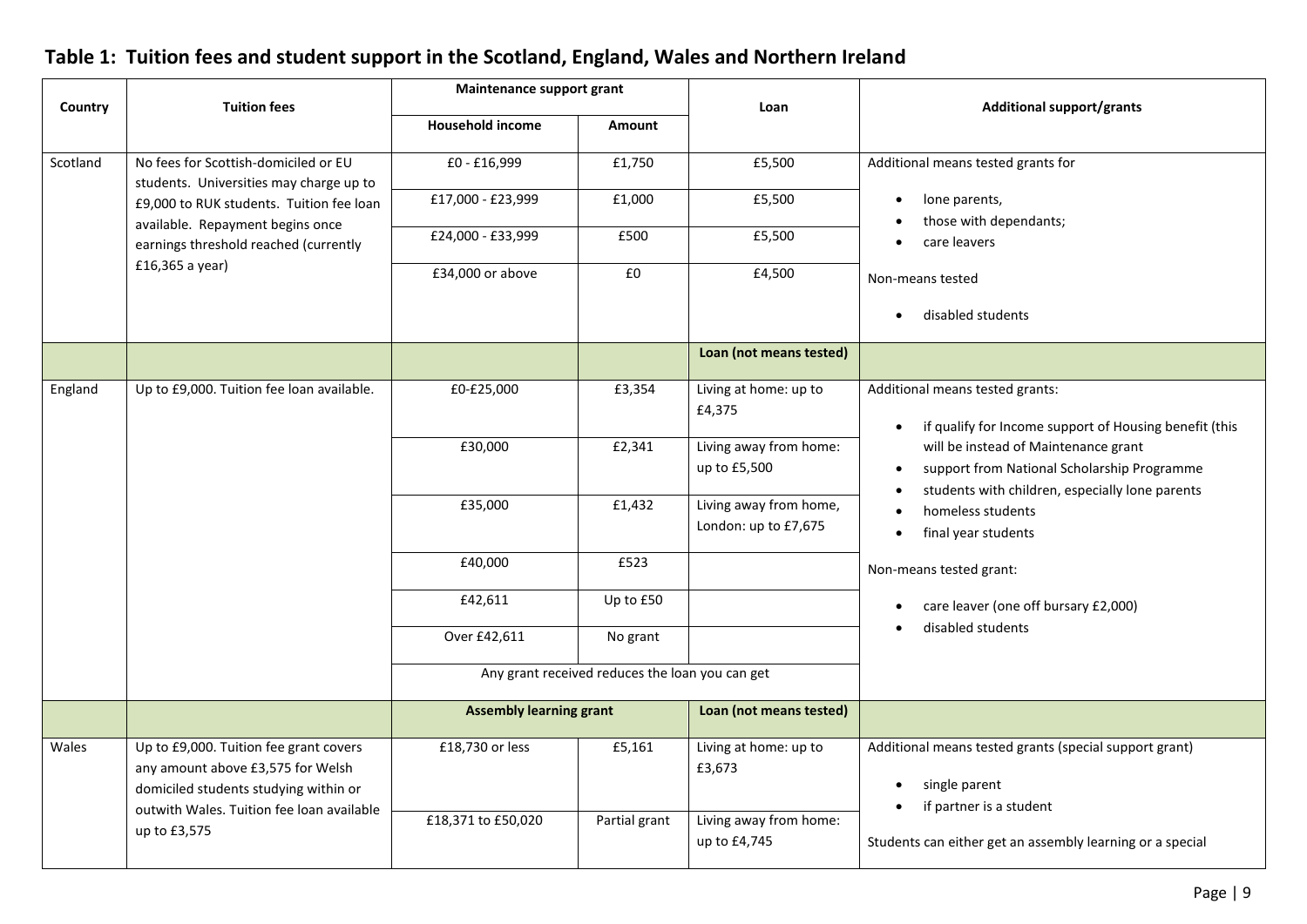|          |                                           | Maintenance support grant         |               |                         | <b>Additional support/grants</b>     |  |
|----------|-------------------------------------------|-----------------------------------|---------------|-------------------------|--------------------------------------|--|
| Country  | <b>Tuition fees</b>                       | <b>Household income</b><br>Amount |               | Loan                    |                                      |  |
|          |                                           |                                   |               |                         |                                      |  |
|          |                                           | Over £50,020                      | No grant      | Living away from home   | support grant, not both              |  |
|          |                                           |                                   |               | (London): up to £6,648  |                                      |  |
|          |                                           |                                   |               |                         | Non-means tested grant:              |  |
|          |                                           |                                   |               |                         | disabled student                     |  |
|          |                                           |                                   |               |                         |                                      |  |
|          |                                           | <b>Maintenance grant</b>          |               | Loan (not means tested) |                                      |  |
|          |                                           |                                   |               |                         |                                      |  |
| Northern | £3,575 for Irish domiciled students       | £19,203 or less                   | £3,475        | Living at home: up to   | Additional means tested grants:      |  |
| Ireland  | studying in Northern Ireland. Tuition fee |                                   |               | £3,750                  |                                      |  |
|          | loan available.                           |                                   |               |                         | students with children or dependants |  |
|          |                                           | £19,204 to £41,065                | Partial grant | Living away from home;  |                                      |  |
|          | Up to £9,000 charged to RUK students      |                                   |               | up to £4,840            |                                      |  |
|          | studying in Ireland.                      |                                   |               |                         |                                      |  |
|          |                                           |                                   |               |                         | Non-means tested grant:              |  |
|          |                                           | Over £41,065                      | No grant      | Living away from home   |                                      |  |
|          |                                           |                                   |               | (London): up to £6,780  | disabled student                     |  |
|          |                                           |                                   |               |                         |                                      |  |

Sources: Official student finance websites for the 4 UK countries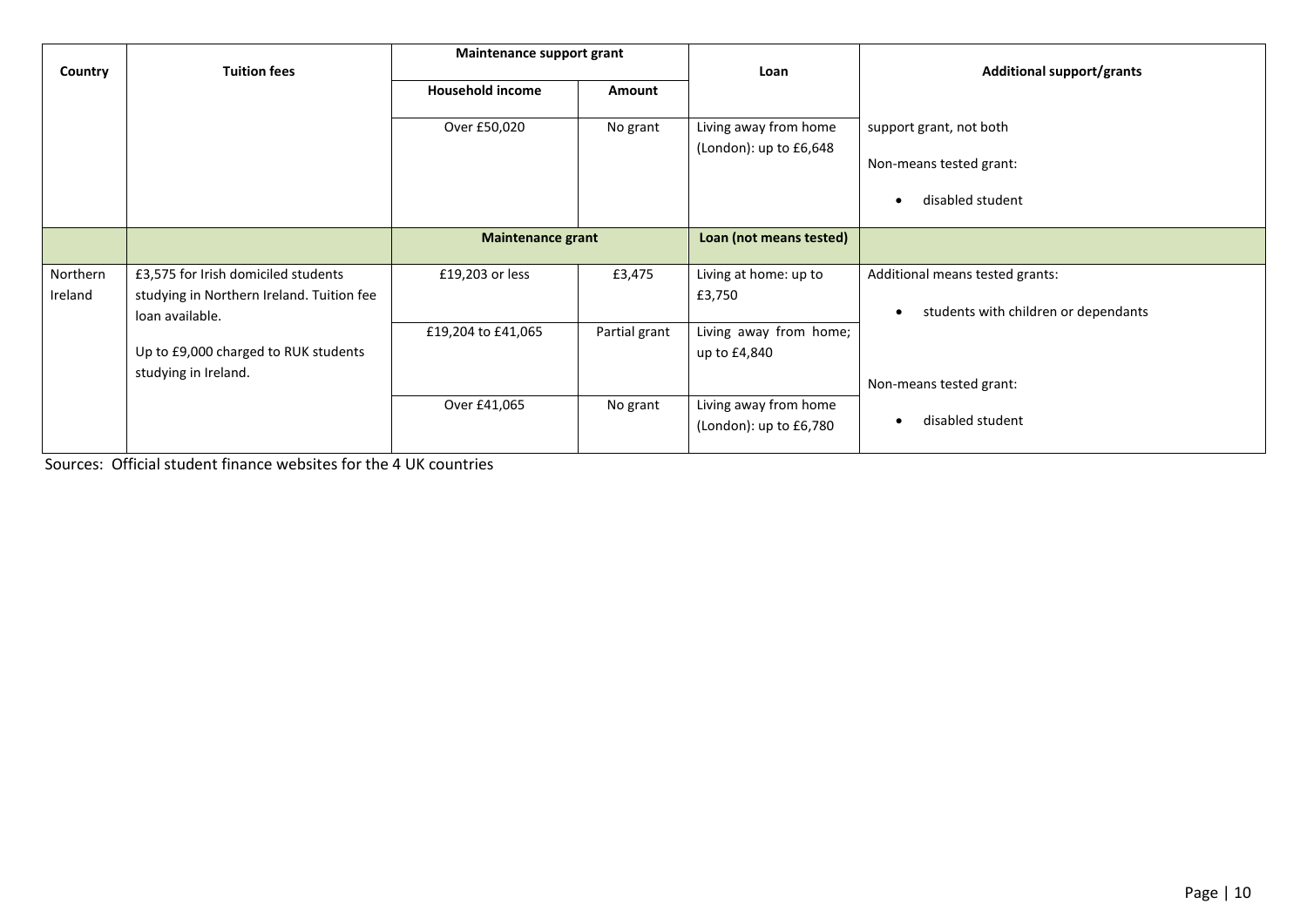|  |  |  |  |  | Table 2: Tuition fees and student support in Germany, Estonia, Finland and Italy |  |  |  |
|--|--|--|--|--|----------------------------------------------------------------------------------|--|--|--|
|--|--|--|--|--|----------------------------------------------------------------------------------|--|--|--|

| Country | <b>Tuition fees</b>      | <b>Additional support available</b>                                                                                                                  |  |  |  |  |
|---------|--------------------------|------------------------------------------------------------------------------------------------------------------------------------------------------|--|--|--|--|
| Germany | Free except 4 Länder     | Support available from €10 to €670/month; half is grant half is loan. Needs based assessment, max €10,000 to be repaid;                              |  |  |  |  |
|         | (€1000); admin fee       | Merit based support awarded as grant;                                                                                                                |  |  |  |  |
|         | €200                     | Study loans available to cover tuition fees (up to $\epsilon$ 7,200) and living costs (up to $\epsilon$ 54,600);                                     |  |  |  |  |
|         |                          | Students' parents receive monthly allowance of €184 for first 2 children, €£190 for third and €215 for fourth and more children and lump sum tax     |  |  |  |  |
|         |                          | relief (€3,504 per annum, per child, per parent) until student is 25 years.                                                                          |  |  |  |  |
| Estonia | Students with state      | Grants available to approx. 16% of students (undergraduate and postgraduate); basic grant is €55.93/month; additional grant €28.13/month;            |  |  |  |  |
|         | funded places do not     | Full-time students can apply for state guaranteed loans; Estonian citizens or persons with a permanent residence permit has the right to obtain a    |  |  |  |  |
|         | pay fees (based on       | student loan (subject to certain conditions), max loan €1,970.30/academic year;                                                                      |  |  |  |  |
|         | high school exam         | Tax benefits for parents depend on student's status and on the civil status of the student (age, marital status, etc);                               |  |  |  |  |
|         | results); other students | No family allowances.                                                                                                                                |  |  |  |  |
|         | pay fees                 |                                                                                                                                                      |  |  |  |  |
| Finland | No fees                  | Study grant (SG), based on number of credits studied, depends on age and whether student living with parents, range from €55 to 298/month;           |  |  |  |  |
|         | (undergraduate and       | Housing supplement (HS) covers 80% of rent for students living independently up to max €201.60/month                                                 |  |  |  |  |
|         | postgraduate             | SG and HS only if students income is below €11,850/year;                                                                                             |  |  |  |  |
|         |                          | Study loans of €300/month are government guarantee. HE students admitted from 2005 who graduate in normative time are entitled to tax                |  |  |  |  |
|         |                          | deductions for study loans;                                                                                                                          |  |  |  |  |
|         |                          | No tax benefits for parents and family allowances.                                                                                                   |  |  |  |  |
| Italy   | Average fee              | Public grants allocated according to economic need and academic merit; amount ranges from €1,800 (if living with parents) to €4,776/year (living     |  |  |  |  |
|         | €1,434/year;             | away from home);                                                                                                                                     |  |  |  |  |
|         | 11.4% exempt from        | Parents can receive tax benefits on real educational expenditure if the child has proven student status, tax benefit applicable as long as the child |  |  |  |  |
|         | fees based on merit      | is tax dependent on his/her parents;                                                                                                                 |  |  |  |  |
|         | and financial            | No loans or family allowances                                                                                                                        |  |  |  |  |
|         | conditions               |                                                                                                                                                      |  |  |  |  |

Source: EC National Student Fee and Support Systems, 2011-2012 published on Eurydice website